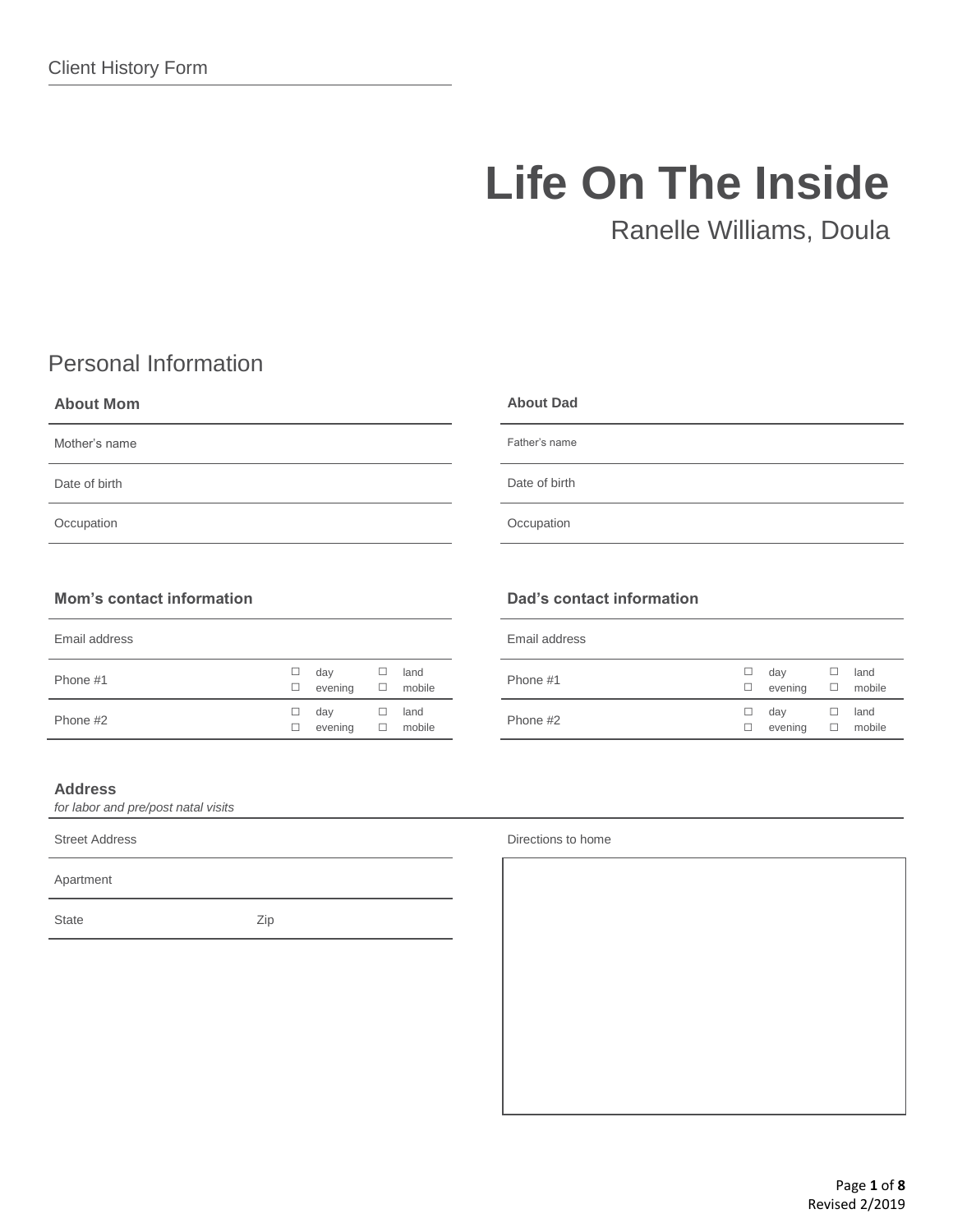# Medical Information

**This birth**

| Obstetrician/Midwife |        |                | Planned location of birth |  |
|----------------------|--------|----------------|---------------------------|--|
| Phone #1             |        | day<br>evening | Last menstrual period     |  |
| Phone #2             | □<br>⊔ | day<br>evening | Estimated due date        |  |
|                      |        |                |                           |  |

## **Previous births**

Number of pregnancies (including this one)

Number of live births

Number of abortions

Number of miscarriages

Timing compared to due dates

# Physical Conditions

## **Check any conditions that apply**

| Anemia                       | Cancer           | Group B Strep (GBS+)                   | RH Factor                                                        |
|------------------------------|------------------|----------------------------------------|------------------------------------------------------------------|
| Asthma                       | Cervical surgery | Hypertension/Hypotension               | <b>Seizures</b>                                                  |
| Bladder or kidney infections | <b>Diabetes</b>  | Pacemaker                              | Sexually transmitted diseases<br>(e.g. Hepatitis B, Herpes, HIV) |
| <b>Breast surgery</b>        | Eating disorders | Personal trauma<br>(e.g. rape, abluse) |                                                                  |

## **Emotional considerations**

Explain any that apply

Talk about previous birth experiences (positive, negative, length, etc. and why)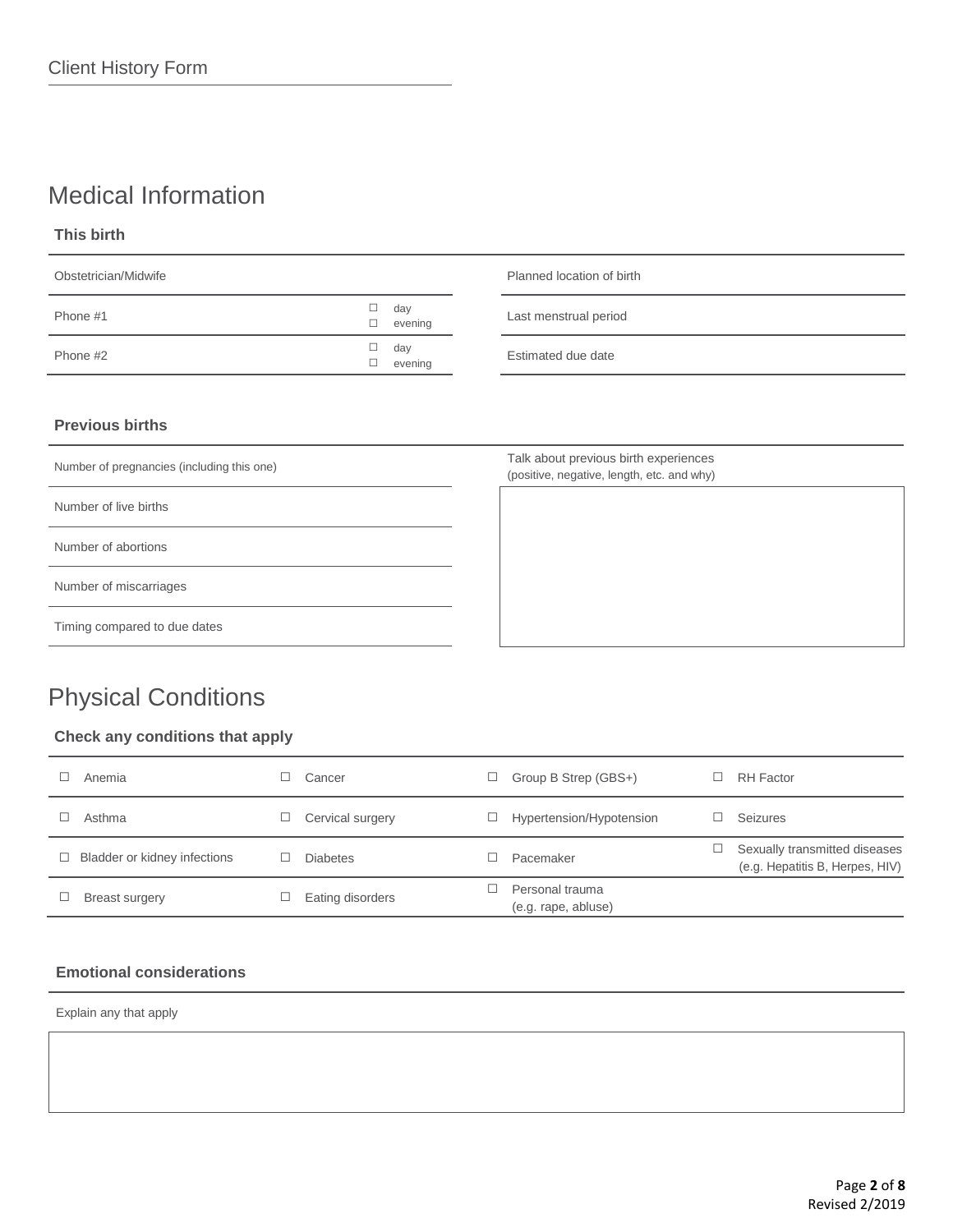### **Miscellaneous questions**

| Do you take any vitamin supplements?      |   |     |        |           |                           |
|-------------------------------------------|---|-----|--------|-----------|---------------------------|
| Any drug or food allergies?               |   |     |        |           |                           |
| Do you drink alcohol?                     |   | Yes | $\Box$ | No        | If yes,<br>how much?      |
| Do you smoke?                             |   | Yes | $\Box$ | No        | If yes,<br>how much?      |
| Do you use drugs or<br>other medications? | □ | Yes | $\Box$ | <b>No</b> | If yes,<br>please explain |
| Last method of birth control              |   |     |        |           |                           |
| Religious/Spiritual preferences           |   |     |        |           |                           |

# Birth preferences and intentions

Do you have any concerns or fears going into this birth?

What are your expectations for this birth?

Who will be present at this birth?

What responsibilities, if any, will they have?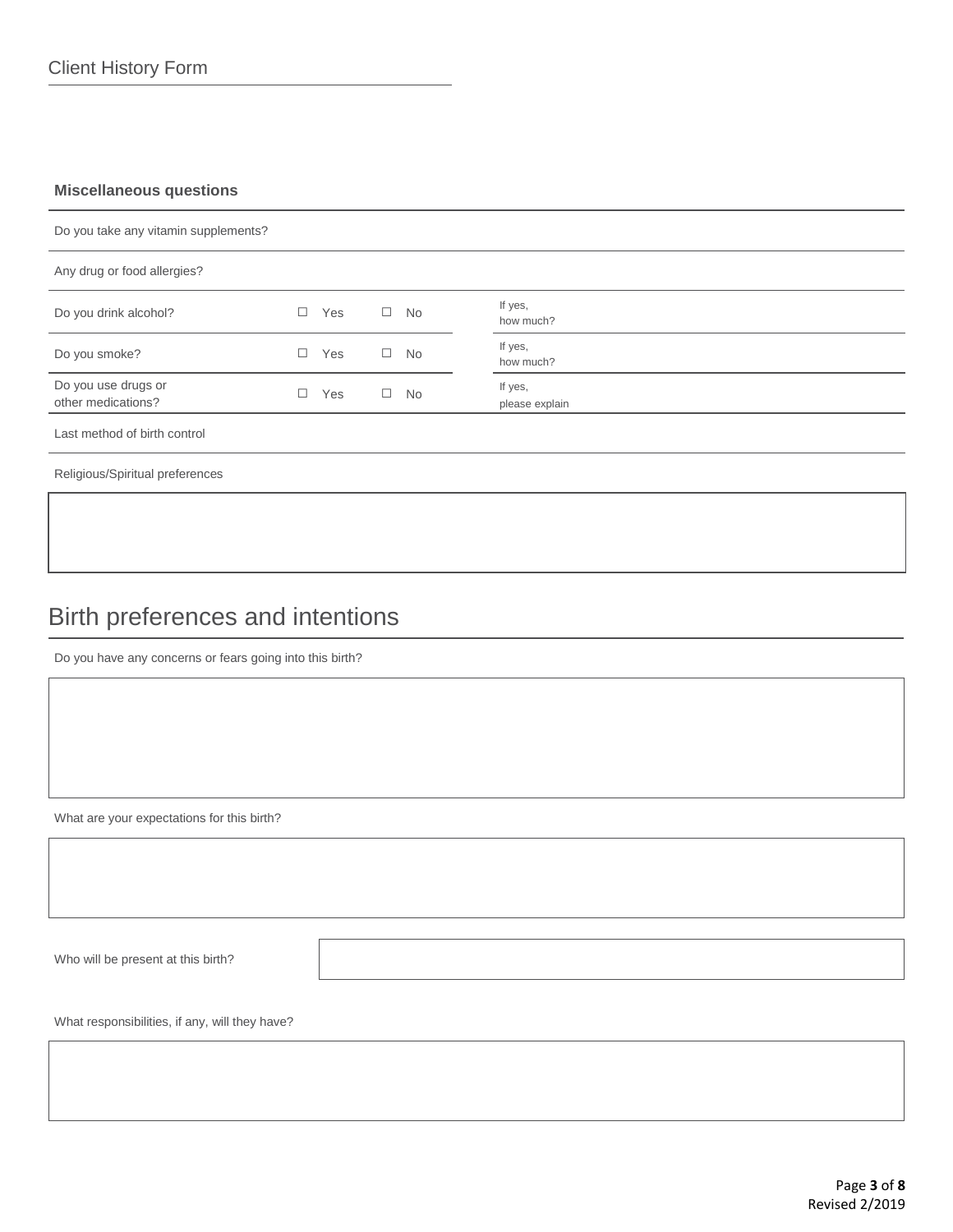What are your expectations of the doula?

Why are you wanting a doula?

How are you wanting to labor and why?

# Verification

To the best of my knowledge the aforementioned is correct and accurate.

| Client signature                  | Date |
|-----------------------------------|------|
| Client's spouse/partner signature | Date |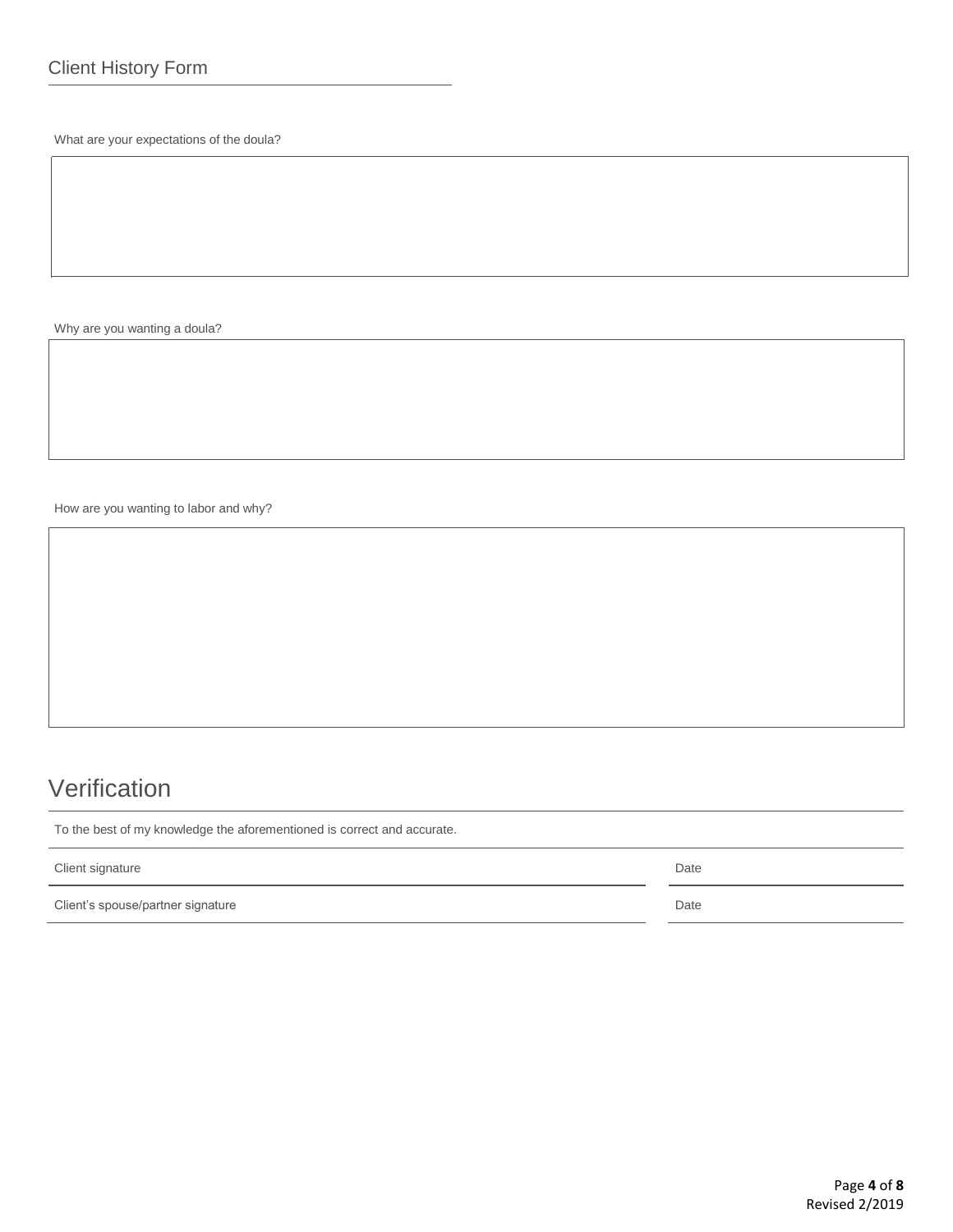# **Life On The Inside**

# Ranelle Williams, Doula

## — Prenatal consultation

**Services Provided**

- Continuous physical and emotional support in labor and birth
- Breastfeeding support
- Postpartum Consultation
- Pre and Postnatal phone consultations
- Help with birth plan if desired
- Document birth and labor with photographs
- Chart Labor and Birth Record
- **24/7 on call service**
- Back up support

#### **Special Requests**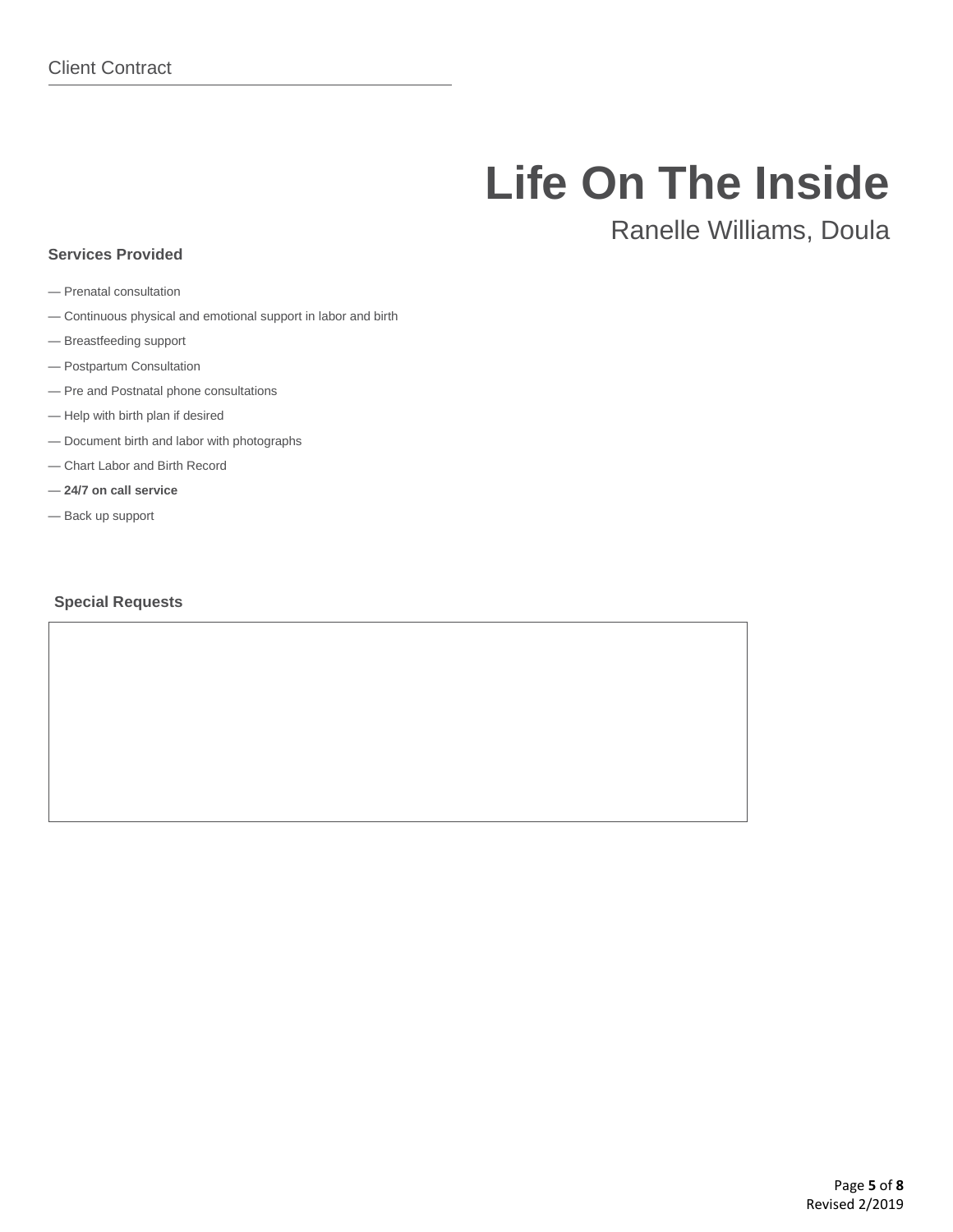### **Back up doula**

| Name       |  |
|------------|--|
| Home phone |  |
| Cell phone |  |
|            |  |

#### **Photo release**

By signing below, I authorize and release Ranelle Williams to take photographs during my/our labor, birth and postpartum. This is just to allow her to take not share photos with anyone.

| Client signature                  | Date |
|-----------------------------------|------|
| Client's spouse/partner signature | Date |

#### **Marketing photo usage release**

By signing below, I authorize and release Ranelle Williams to post non-graphic, non-intimate, photos taken during the course of my/our labor, birth and postpartum for her sole use of marketing and education around healthy growing families.

| Client signature | Date |
|------------------|------|
|------------------|------|

Client's spouse/partner signature Date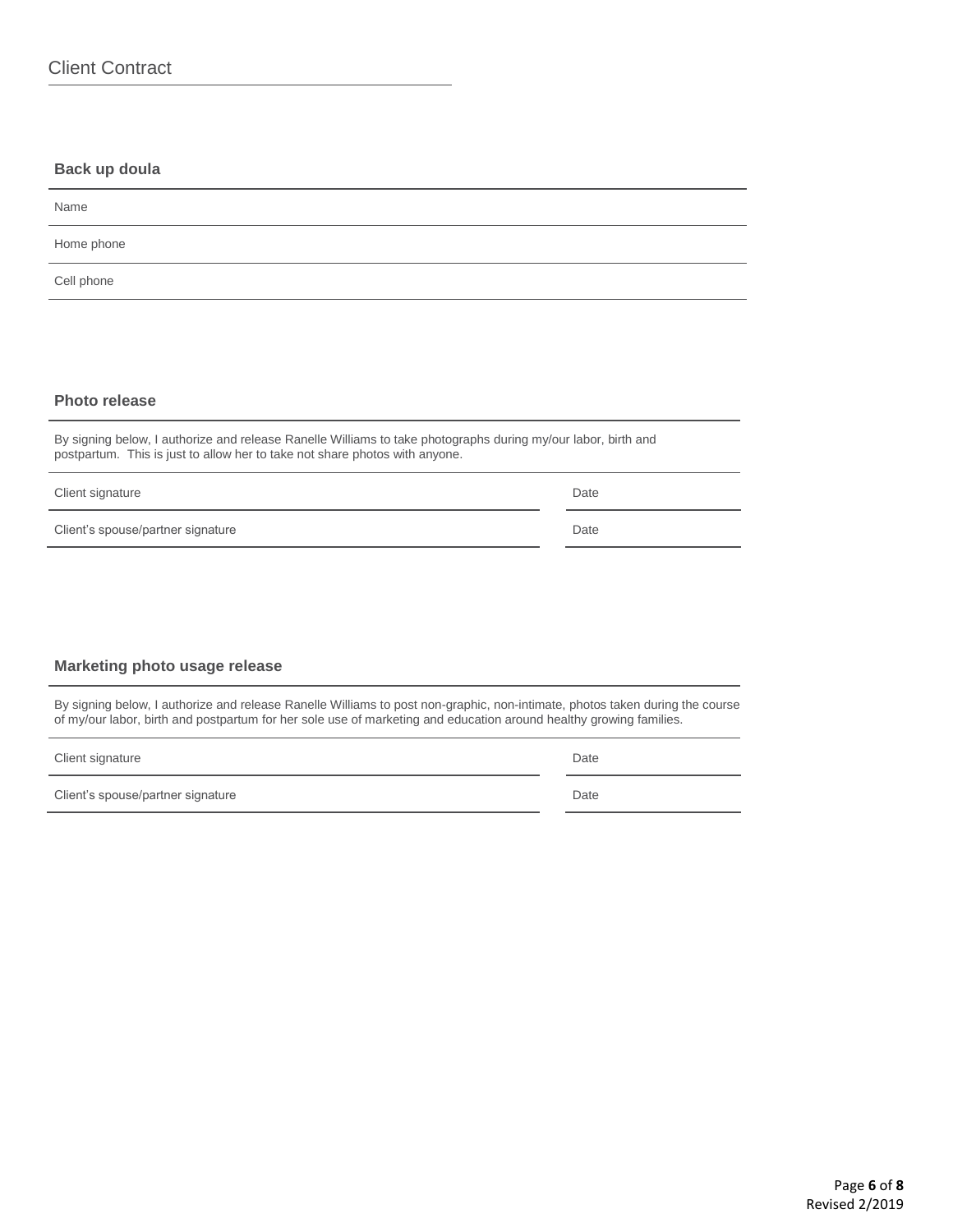#### **Fees**

For the above-mentioned services, a \$800.00 non-refundable deposit is due at the time of contracting services. The remaining balance of \$800.00 is due at 37 weeks for all forms of payment other than a postdated check. A postdated check works well for this second payment, dated for estimated due date. Then it is not cashed before birth. For the total amount payable for services rendered to be \$1600.00.

#### **Payment options:**

- cash

- check payable to Ranelle Williams. Postdate the check for the second payment for estimated due date.

- [paypal.me/ranellewilliams](http://paypal.me/ranellewilliams)
- -Venmo@ranelle-williams
- Credit/debit cards are accepted as well though 3.5% will be added for additional fees

In the case of precipitous labor and birth or maternal/fetal medical emergency, it may be impossible for me to provide these services during labor and birth. In such case, no refund is due as prenatal services may have been provided and client remains eligible for postpartum service. If I am out of town, with another client, or emergency there will be a backup doula provided and funds will not be returned.

If you fail to contact me in a timely manner to advise you are in labor for whatever reason or undergo unplanned surgery without notifying me, you will not be due a refund of any amount paid. Please inform me of your labor progress, as I need ample time to arrange childcare & schedule to attend you.

| Deposit amount                    | Check No. | Issue date |
|-----------------------------------|-----------|------------|
| <b>Balance</b>                    | Check No. | Issue date |
|                                   |           |            |
| Client signature                  |           | Date       |
| Client's spouse/partner signature |           | Date       |
| Doula's signature                 |           | Date       |